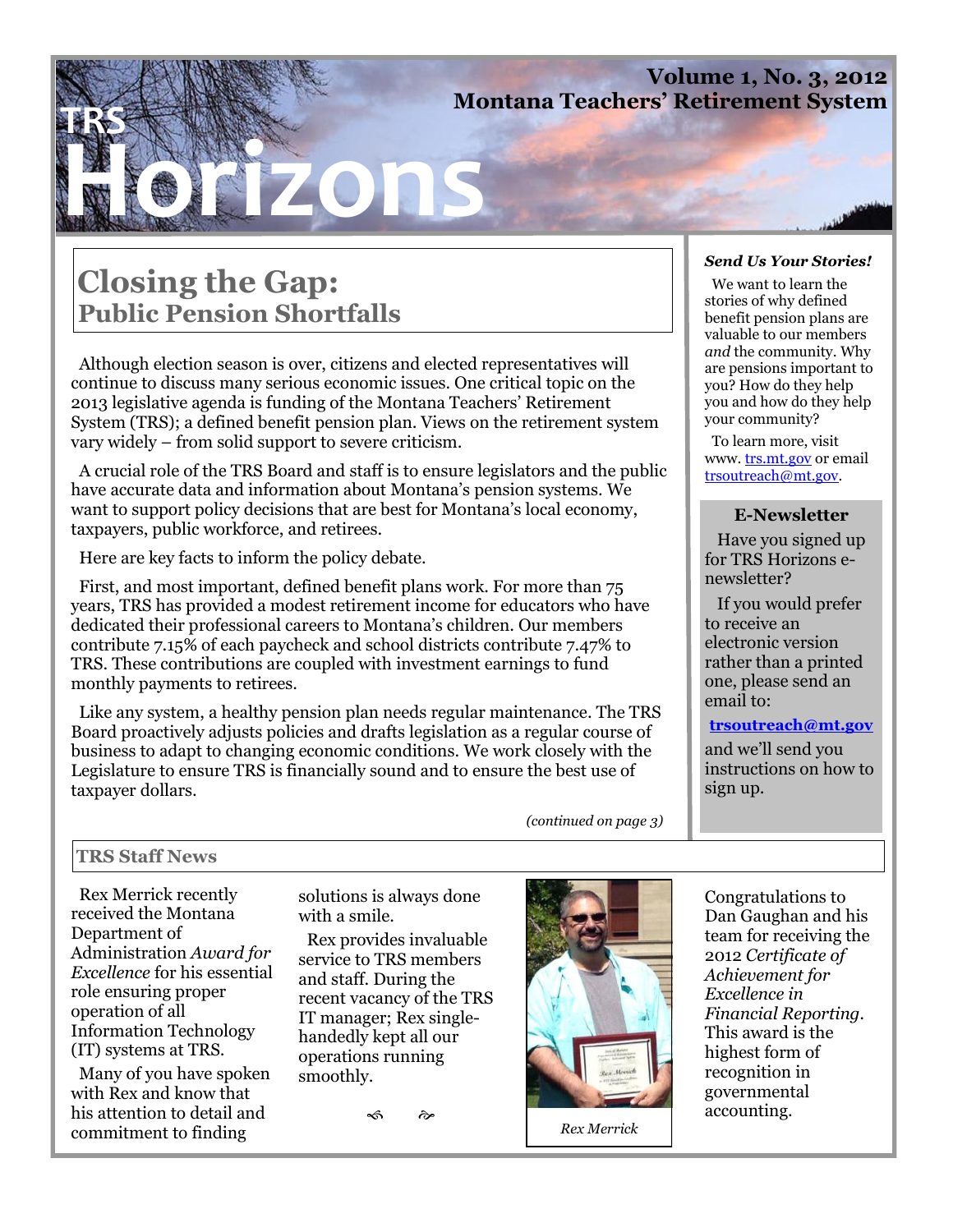### **Interim Committee Outcomes**

 The final meetings of interim committees impacting TRS were held the week of November 12—16. The *Legislative Finance Committee* (LFC) met on Tuesday, November 13 and the *State Administration and Veterans Affairs Committee* (SAVA) met on Friday November 16.

 Unfortunately, after a year and a half of meetings, presentations, and consultations, neither committee was able to move a funding bill forward and make

formal recommendations to the full legislature.

 While we are disappointed by a lack of funding recommendations from the committees, we are confident that the bills proposed by TRS will:

- address the current funding shortfall, and
- permit the TRS board to quickly and appropriately address future ups and downs of the market.

## **facebook**

### *Stay up-to-date on the 2013 Legislation.*

Keep an eye on the TRS website for a link to our new Facebook page. We will post regular updates to help you stay informed about issues that may impact the Teachers' Retirement System.

### **Summary: TRS Legislation**

 TRS is proposing four separate bills that address immediate and significant issues; three are discussed below. A 'housekeeping' bill for clarifications concerning legal and IRS requirements will also be submitted. We are dedicated to a collaborative solution to today's challenges. Our approach has been endorsed by members, employers, legislators, and unions.

### **FUNDING**

 While a large portion of the revenue that funds TRS is from investment income, the current shortfall requires increases in other revenue streams. The funding bill proposed by the TRS Board includes three separate income sources: members, employers, and the state.

Members who join TRS after July 1, 2013 would enter into a new tier with changes to the present plan. New members would begin with a contribution rate of 8.15%. Triggers could increase their contribution by up to 1% depending on the health of the

fund.

 Current members would also see a supplementary increase of 1% after July 1, 2013 to 8.15%. Again, triggers will allow the rate to move between the current 7.15% and the proposed 8.15% to respond to funding needs of the system.

 In addition, a 1% supplemental rate would be added to the rates already contributed by employers. The same triggers that apply to the employee supplemental rates would apply to the employer.

 Finally, the state would make an annual payment of \$25 million from land trust revenues.

### **MUS CONTRIBUTIONS**

 The Montana University System (MUS) closed member access to TRS in 1993. As part of the legislation to close TRS to new entrants in the university system, MUS must pay a supplemental contribution for their share of the cost to amortize TRS unfunded liabilities.

This bill proposal would increase the MUS employer supplemental contribution rate from 4.72% to

9.04% to cover their share of unfunded liabilities.

### **BREAK IN SERVICE**

 Presently, TRS members can return to work, in a position that is reportable to TRS, after they have fulfilled the following requirements:

- terminated all employment from TRS reportable positions,
- received at least one monthly retirement benefit.

 In order to ensure compliance with requirements from the IRS, we are proposing a break in service of 180 days before members are eligible to return to work in postretirement positions reportable to TRS. This would *only* affect members who terminate employment after January 1, 2014.

 Details on the specifics of each bill can be found on our website. The bills will be posted in the Montana Legislature's bill information database. See page 3 for links.

 Keep in mind, as the legislative session moves along, anything and everything may change. We will do our best to keep you up-to-date.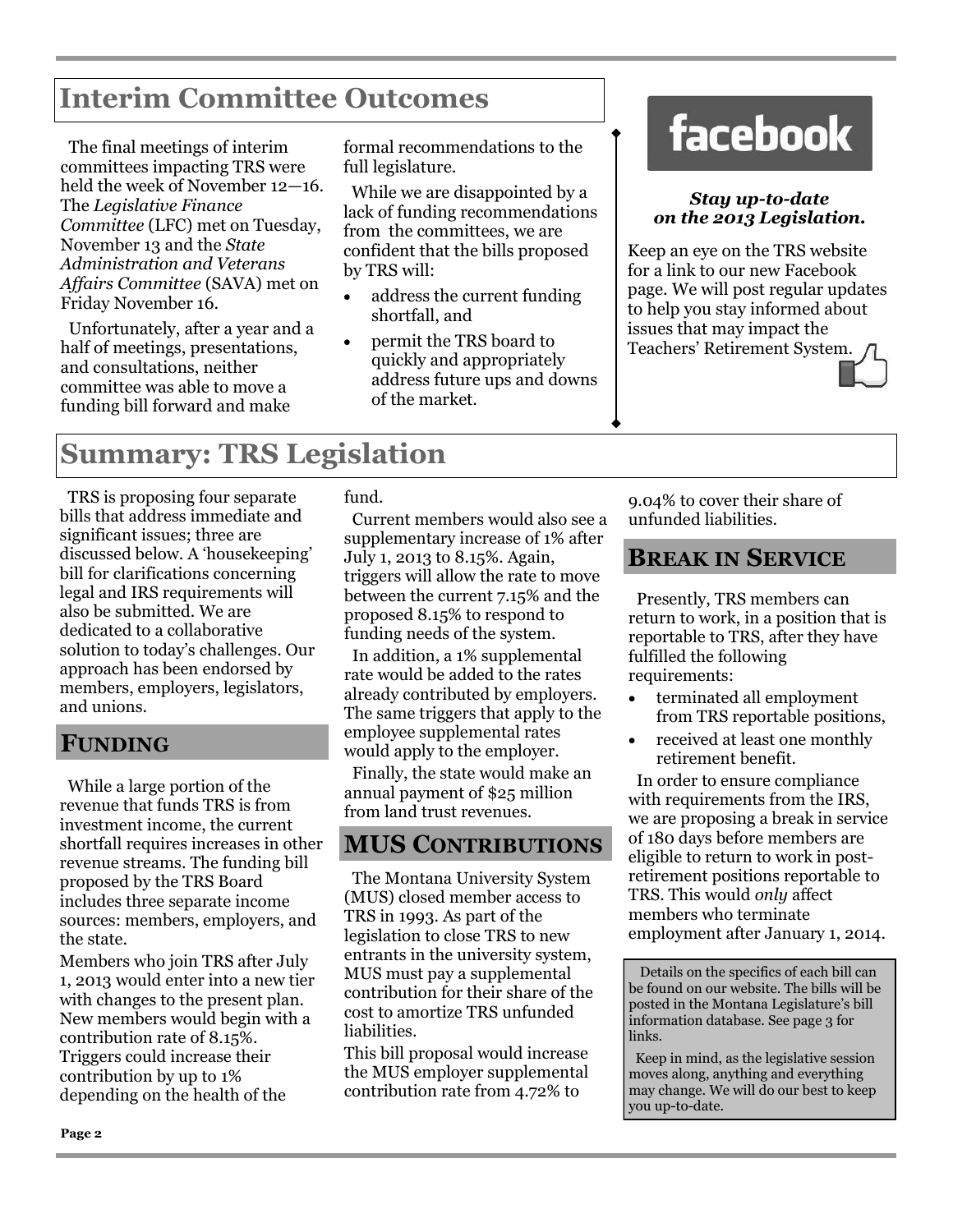## **Closing the Gap (***cont.)*

 Second, the market downturn in 2008-09 impacted all investors, including TRS. The good news is that our system is pre-funded; our obligations are not due all at once, but over decades into the future. We have more than \$2.9 billion on hand today. Based on current actuarial assumptions, we have sufficient assets in place to pay our obligations for several decades.

 However, the fact remains that because of the market downturn, we now face a shortfall. You may hear that our liability is \$1.96 billion. It is important to understand that 55% of that liability is already funded. This means that we have an actual shortfall of \$870 million.

 The Montana Constitution requires public pensions to be funded on an actuarially sound basis. This is no different than ensuring that your current and future income will fully fund your mortgage payments. Just like rebalancing a household or business budget, we are looking at a full range of options to increase income and decrease expenses.

TRS members – teachers and administrators, nurses and librarians, coaches and counselors –want to do their part. They tell us they can commit to modifications if we're all partners in sharing the responsibility

 To that end, the TRS funding proposal for the 2013 legislative session includes:

- an increase of employee contributions by 1% from 7.15% to 8.15% of salary, and
- a reduction of benefits for new members; they must contribute more and work more years before they are eligible to retire.

 Montana is well-positioned to make prudent changes and set a sound financial course for our public retirement systems while avoiding dire, costly choices. Pensions are a critical workforce management tool for governmental employers; we all benefit when our communities can recruit and retain the best teaching professionals to prepare our children for a competitive

workforce.

 Kicking the can down the road and waiting for future legislators to close the funding gap will only increase the shortfall. Montana can't wait to act. If the legislature does nothing in 2013, the financial obligations will only continue to grow and become more expensive and painful to fix.

 We can't afford inaction. We stand ready to work in partnership with citizens and policymakers to address the shortfall in a responsible manner that protects taxpayers, our educators, and retirees alike.

≪ ক

Dave Senn, Executive Director of TRS since 1985, has the experience and knowledge needed to steer TRS and advise lawmakers on sound policy decisions.



### **Legislative Information**

Bills can be found on the Montana Legislature website at:

### **http://leg.mt.gov**

TRS will have up-to-date information for you on our webpage dedicated to the 2013 Legislative Session:

**2013 TRS Legislative Updates**

**Volume 1, Issue 3 Page 3**

### **TRS Board Members**

| $\sim$ ma $\sim$ and $\sim$ and $\sim$                   |                     |                      |
|----------------------------------------------------------|---------------------|----------------------|
| <b>Member and Seat</b>                                   | <b>Term Expires</b> | <b>Email Address</b> |
| Jeff Greenfield, Chair<br><b>Active Member, Billings</b> | July 1, 2016        | JGreenfield@mt.gov   |
| Robert Pancich, Vice Chair<br>Public Member, Great Falls | July 1, 2014        | RPancich@mt.gov      |
| Kari Peiffer,<br>Active Member, Kalispell                | July 1, 2017        | KPeiffer@mt.gov      |
| Marilyn Ryan<br>Retired Member, Missoula                 | July 1, 2016        | MRyan2@mt.gov        |
| <b>Scott Dubbs</b><br>Active Member, Lewistown           | July 1, 2013        | $S$ Dubbs@mt.gov     |
| James Turcotte<br>Public Member, Helena                  | July 1, 2015        | JTurcotte@mt.gov     |
|                                                          |                     |                      |